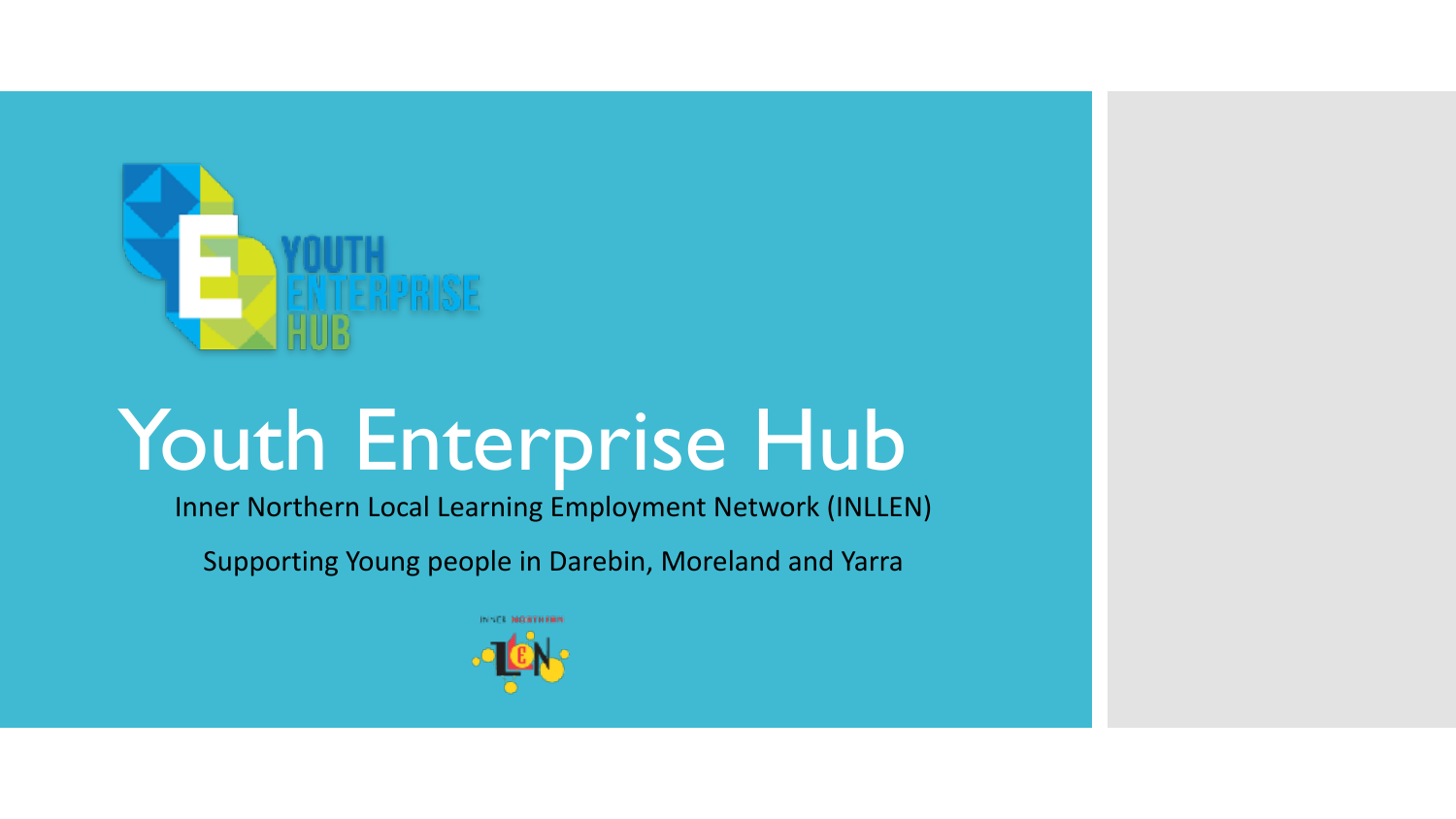## 1. The Model





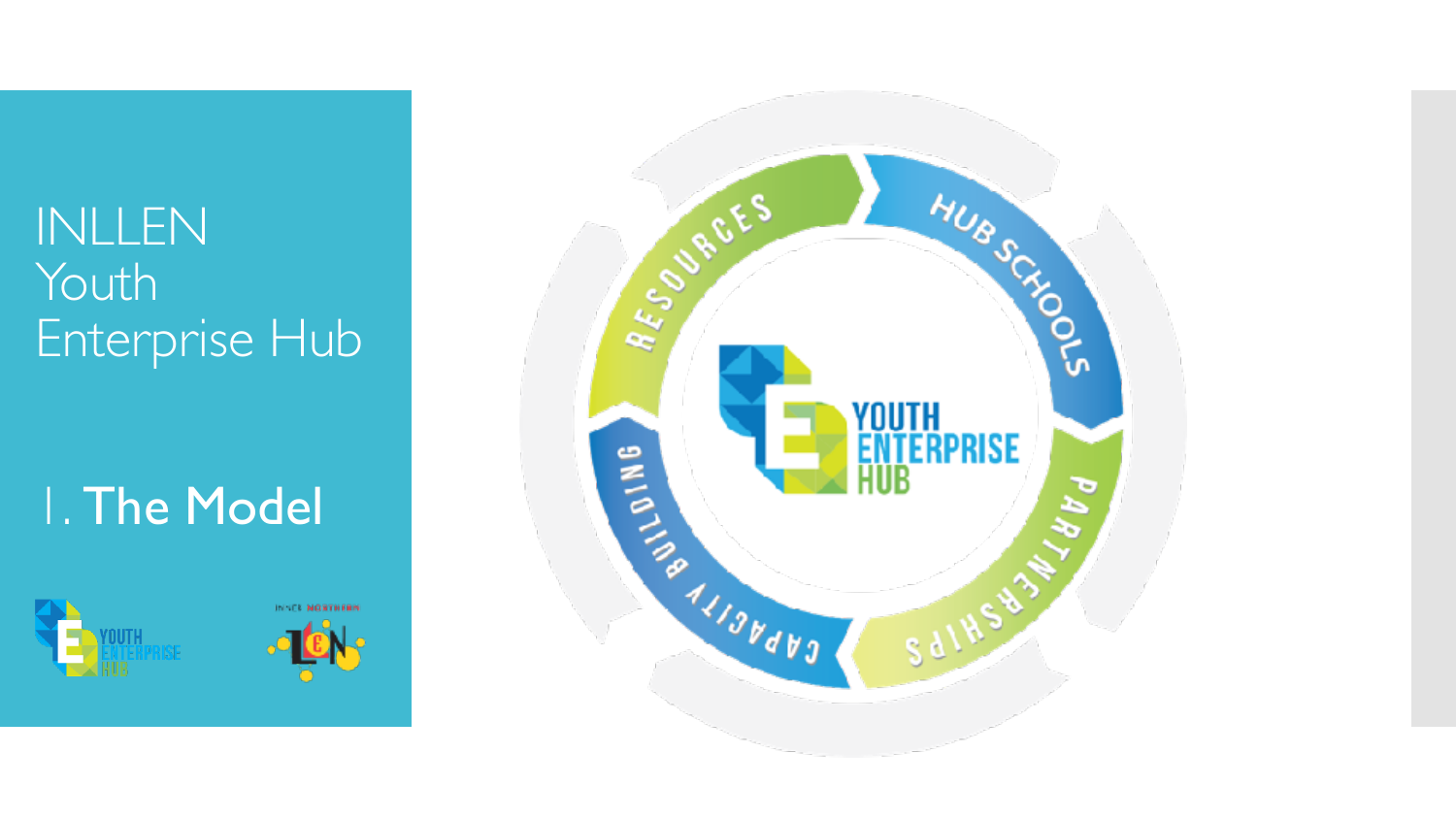# 2. The Offer





Enable teachers, innovators and young people to research, create and develop social and environmental innovations for their local community.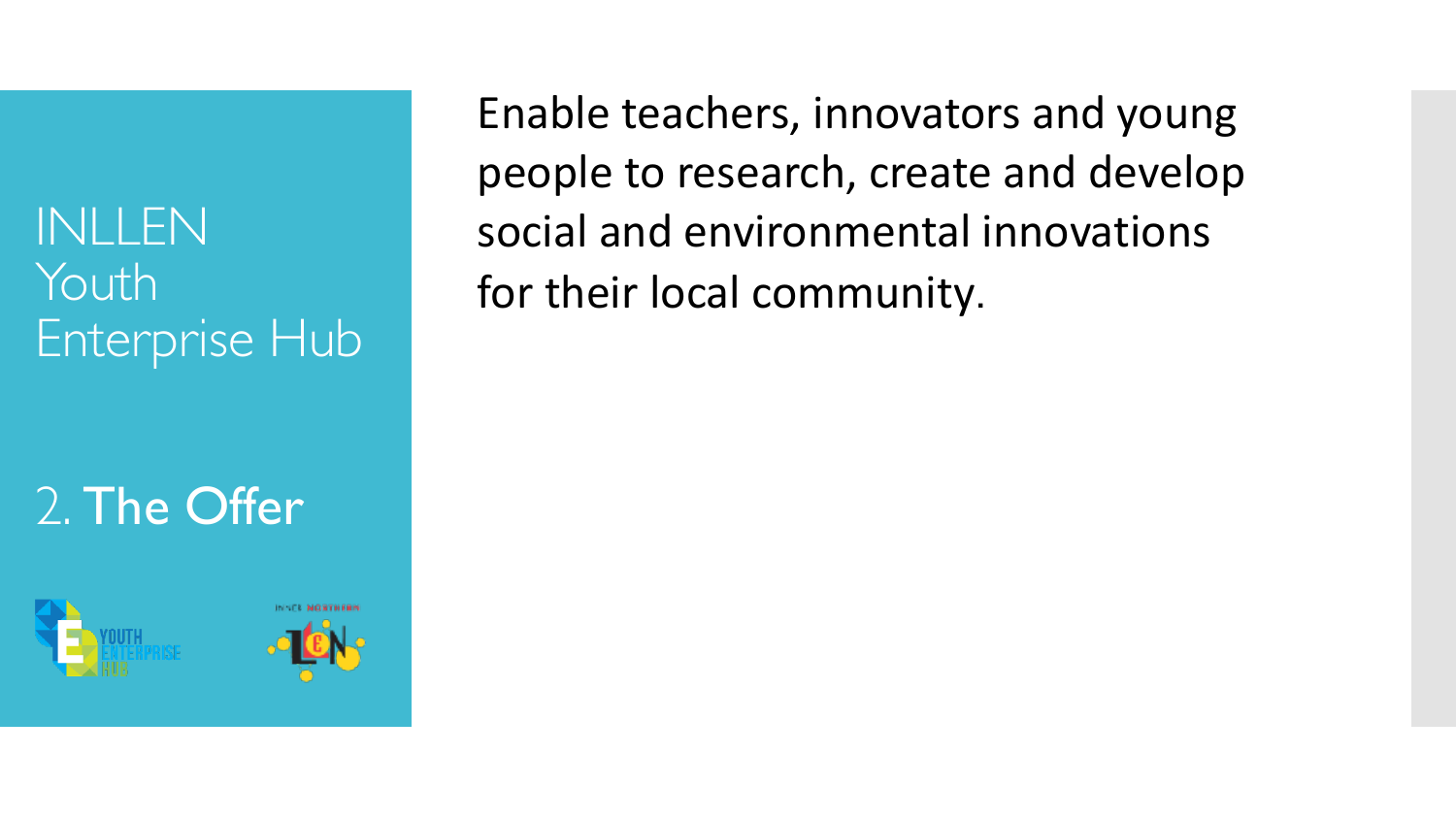The Youth Enterprise Hub's role





**□ CENTRAL COORDINATION** ❑ PROFESSIONAL DEVELOPMENT

❑ SHARE CURRICULUM

**□ RECRUIT MENTORS** 

❑ LINK TO SOCIAL ENTERPRISES

**□ COMMUNICATION PLATFORMS** 

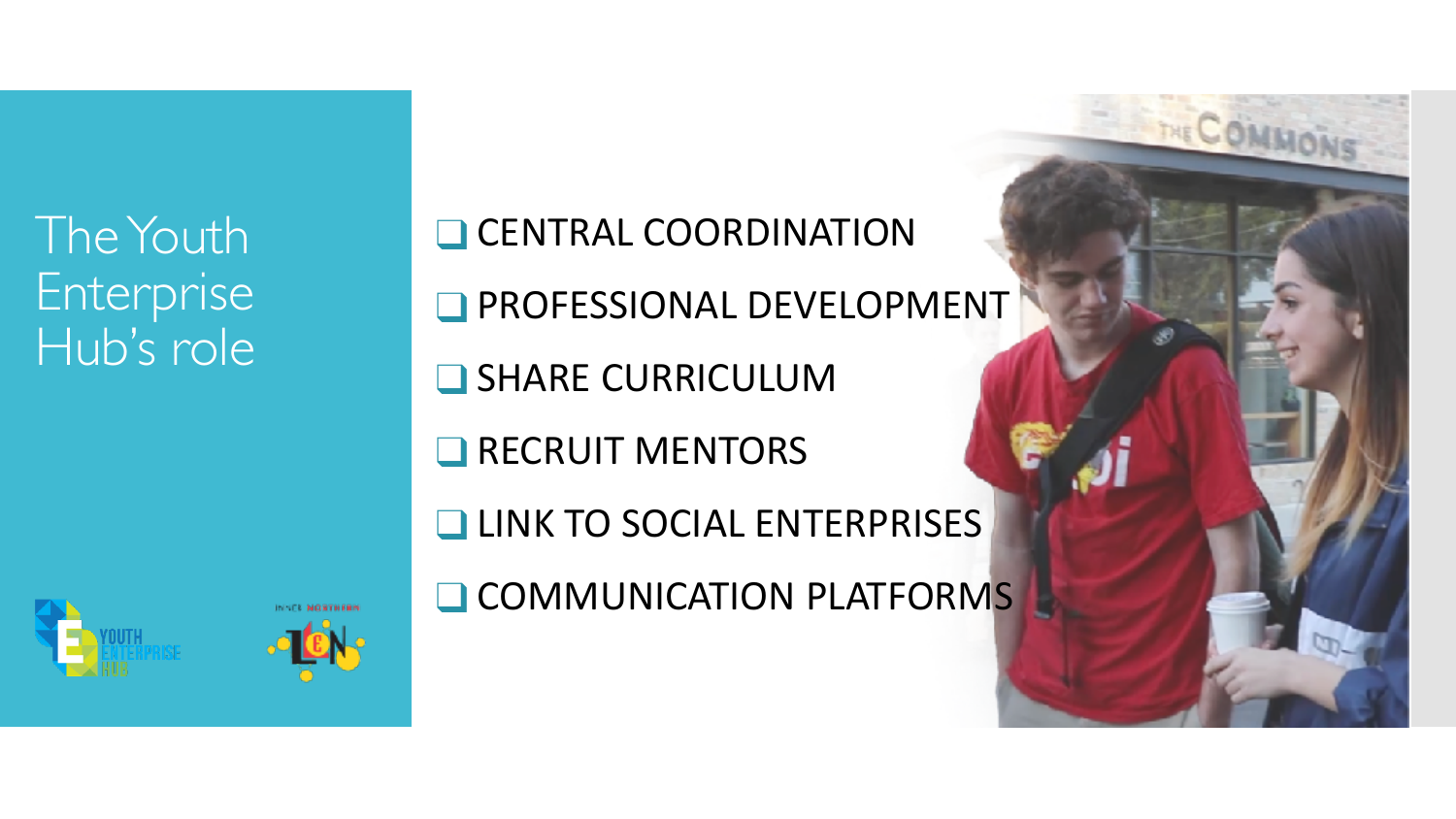Relevance for students and schools?





**□ STUDENT AGENCY** 

❑ APPLIED LEARNING PEDAGOGY

❑ 21ST CENTURY SKILLS

**□ REAL WORLD CONNECTIONS** 

❑ SOCIAL AWARENESS

❑ NETWORKING

❑ COLLABORATION

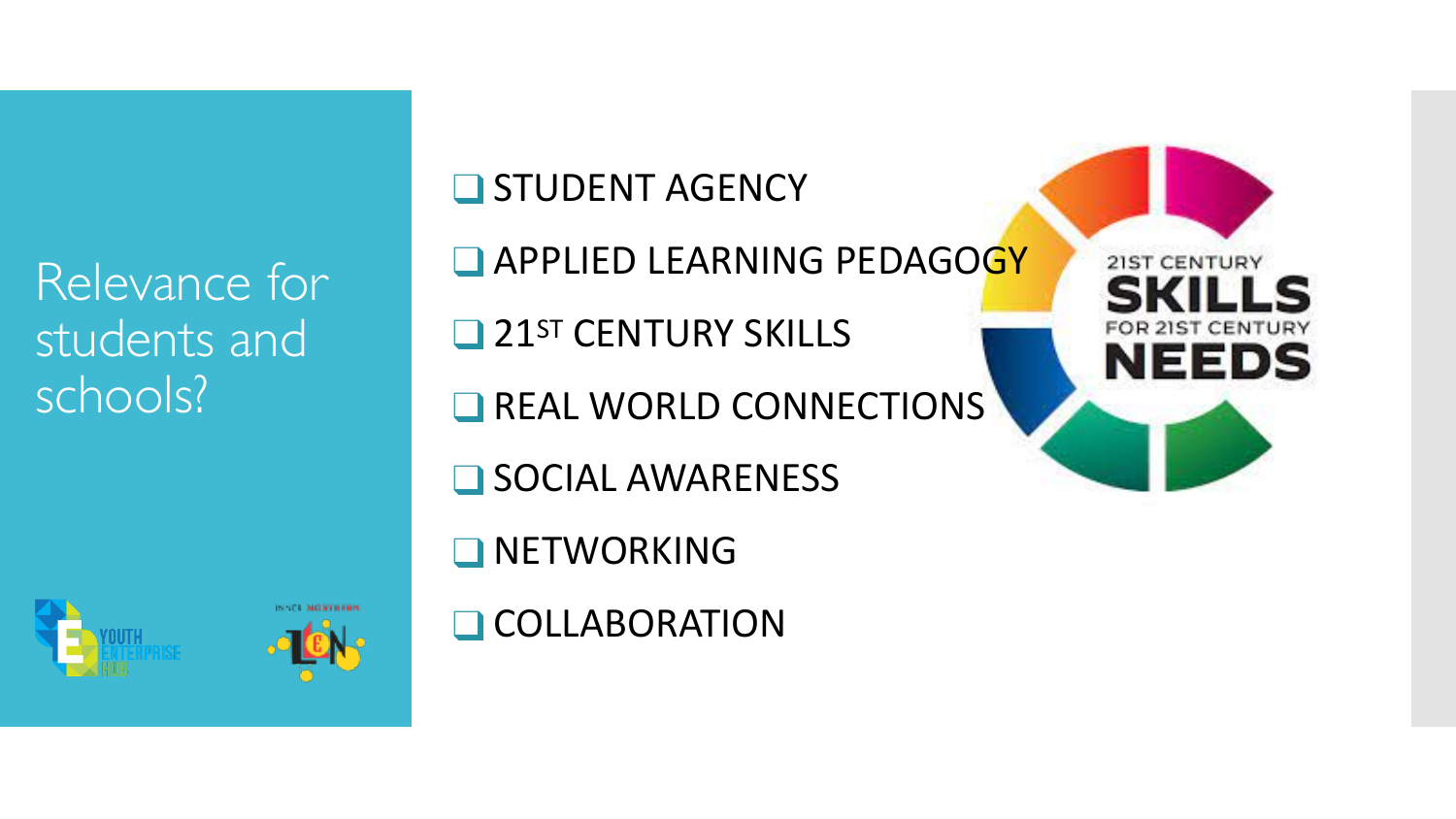#### Mentors online with NCAT students & staff in 2021









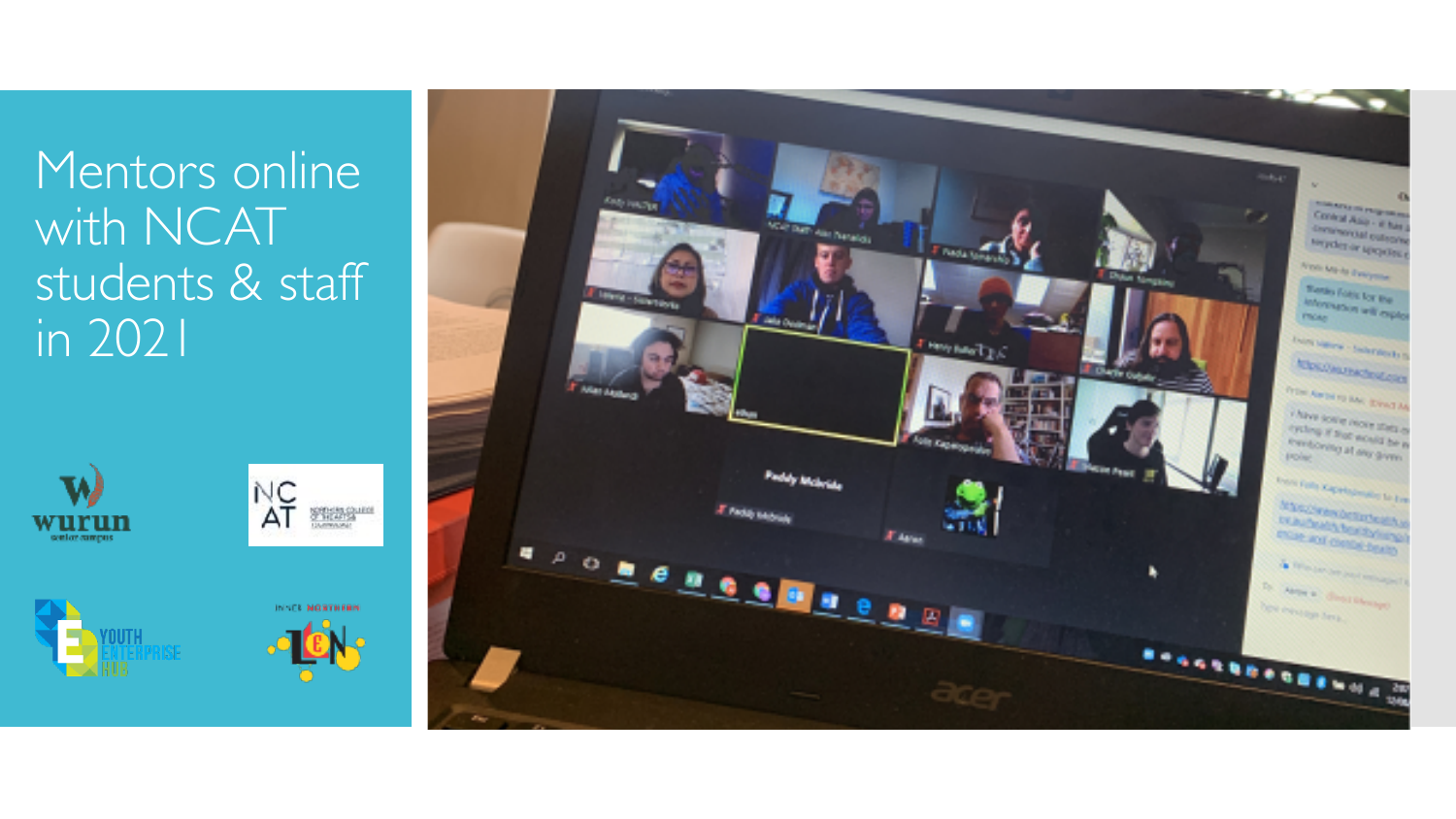### Fitzroy HS students brainstorming initial concepts in 2021









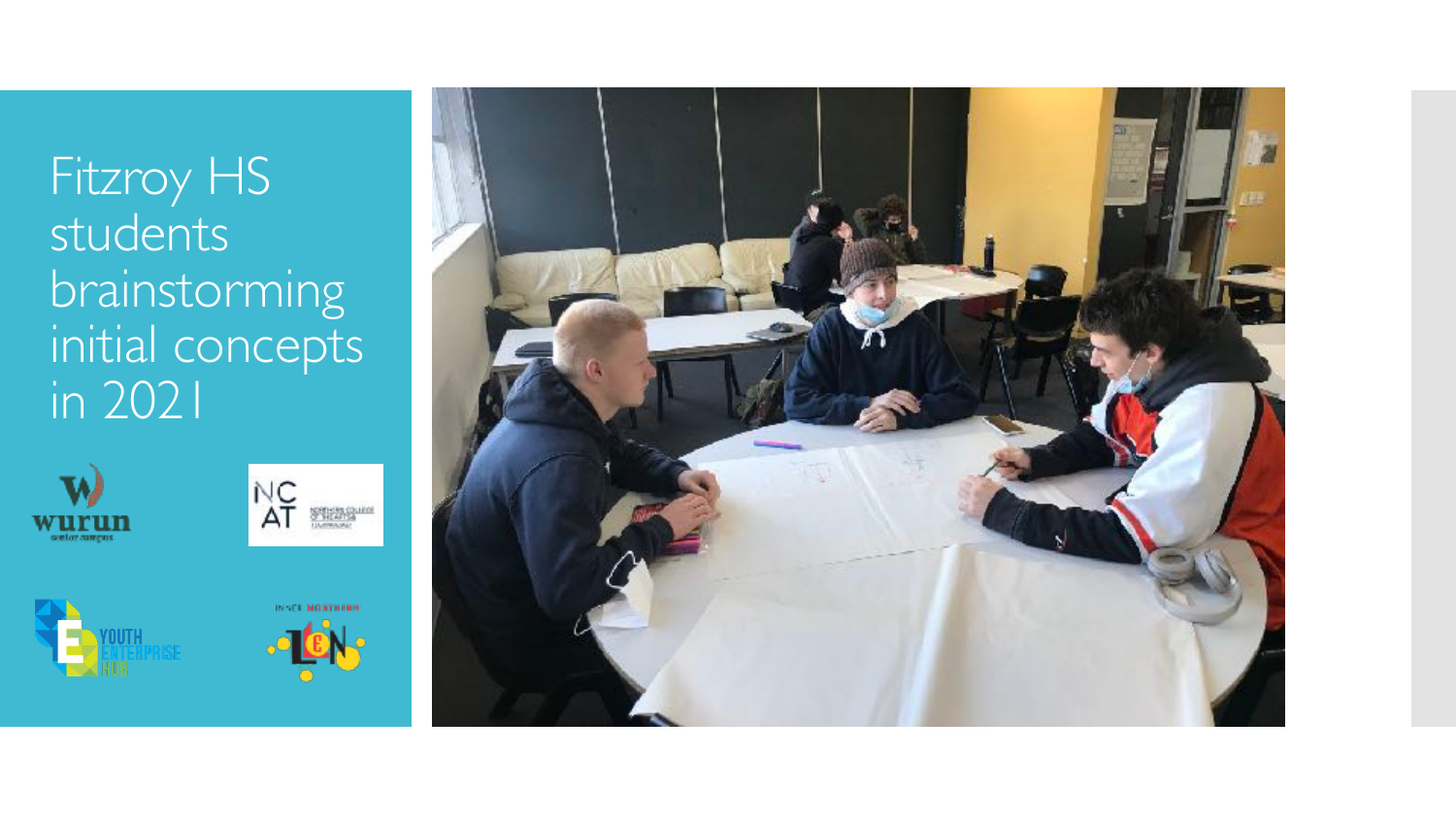

#### **Micro-Enterprise Unit -**1 semester curriculum

- Visits to social enterprises and sustainable businesses, to understand values-led business practice and how such businesses operate.
- Students develop prototypes based on their community interest/concern
- Students create a service or product, as well as a Pitch through a class based school event.
- Mentors assist on prototype development, the group's progression and areas of improvement.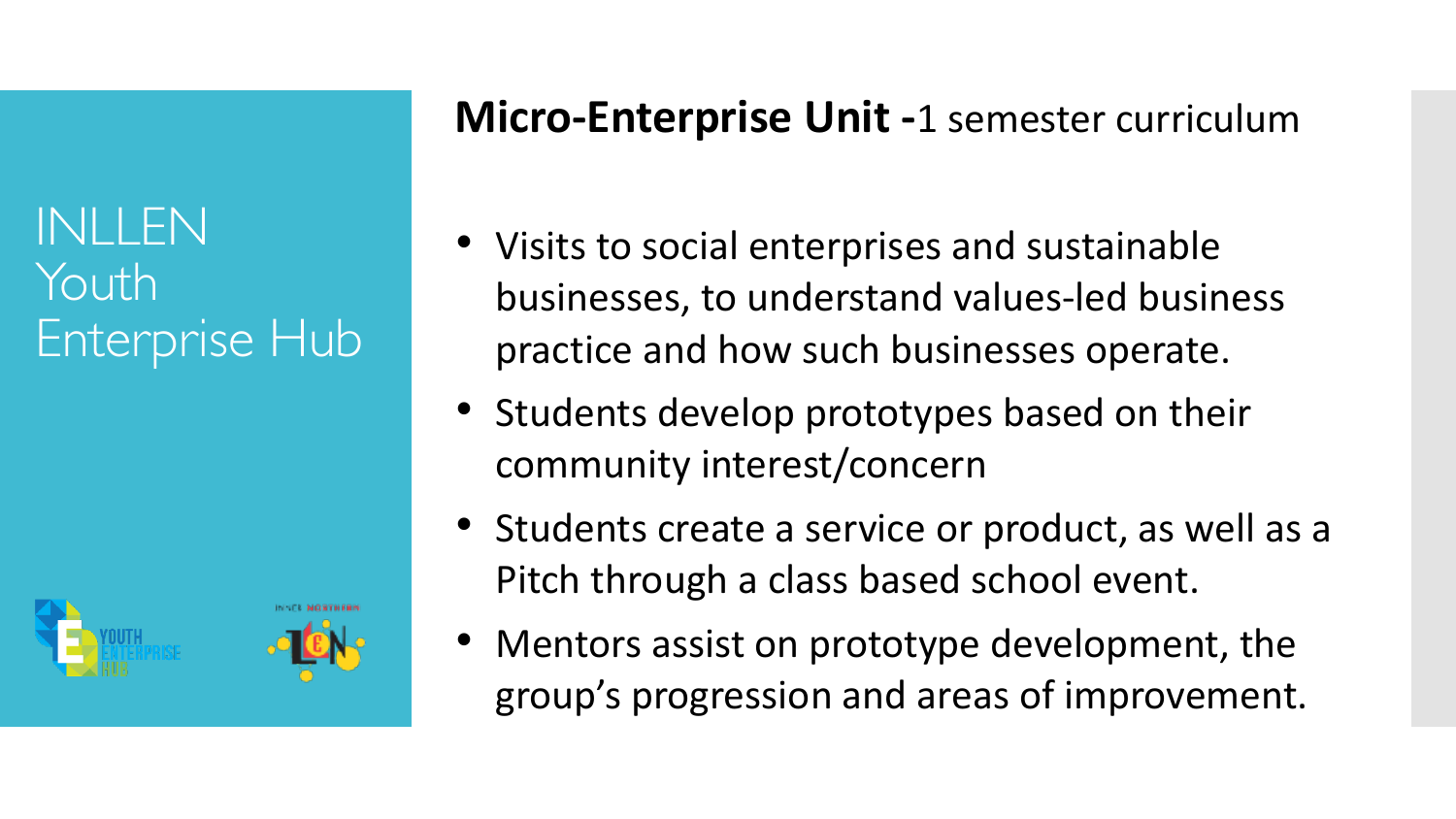

#### **Evaluation 2021 - Micro-Enterprise Unit**

- 60% of students report "significantly better understanding" of entrepreneurship.
- Working with mentors considered extremely useful – 70% said "very" or "extremely" helpful.
- Main development were soft skills gained.
- 47% thought content "very Interesting" / 53% thought content "quite interesting".

• **(Data from NCAT & Fitzroy HS students)**